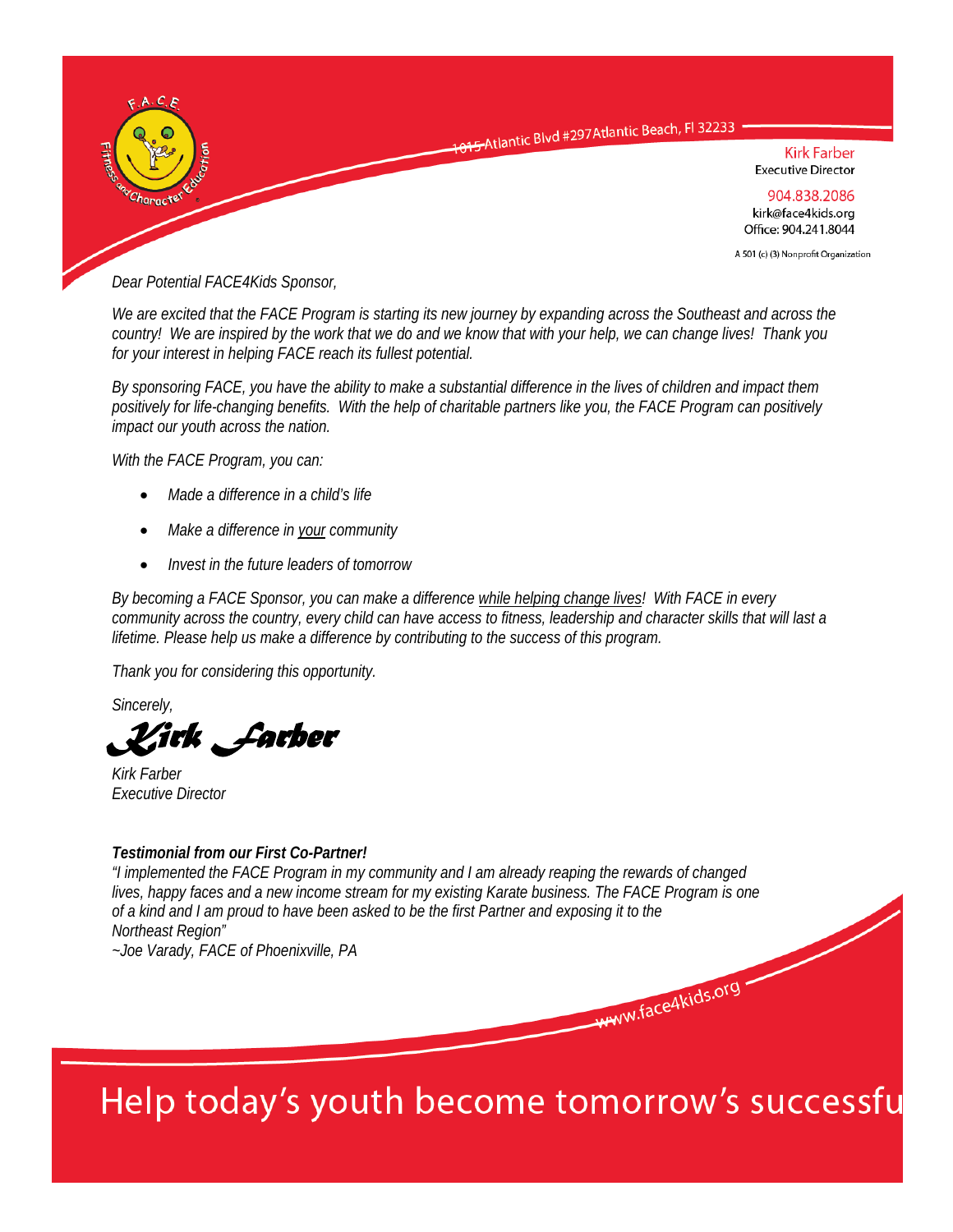

**Do you want to help break the cycle of negativity and be a positive role model for children in your community?** 

# **About the FACE Program**

Since its inception in 2003, the FACE program has reached and influenced more than 25,000 students building self-confidence, nurturing broken spirits, growing moral character, and instilling a non-defeatist attitude. With a focus on fitness, to help reduce obesity, the FACE program combines hand-eye coordination, physical fitness, and public speaking to build fitness, self-esteem, and character before it is too late.

FACE is a (multi) class/session consisting of:

- juggling (coordination of hands and eyes)
- jumping rope (timing of feet and body with cardio)
- fitness & coordination games (animal games, etc.)
- martial arts (focus on proper technique, balance and discipline of movements)
- public speaking

FACE has endless possibilities but is conducted primarily during:

- after school programs
- in-school programs
- camps during school breaks
- school assemblies
- birthday parties

Help today's youth become tomorrow's successfu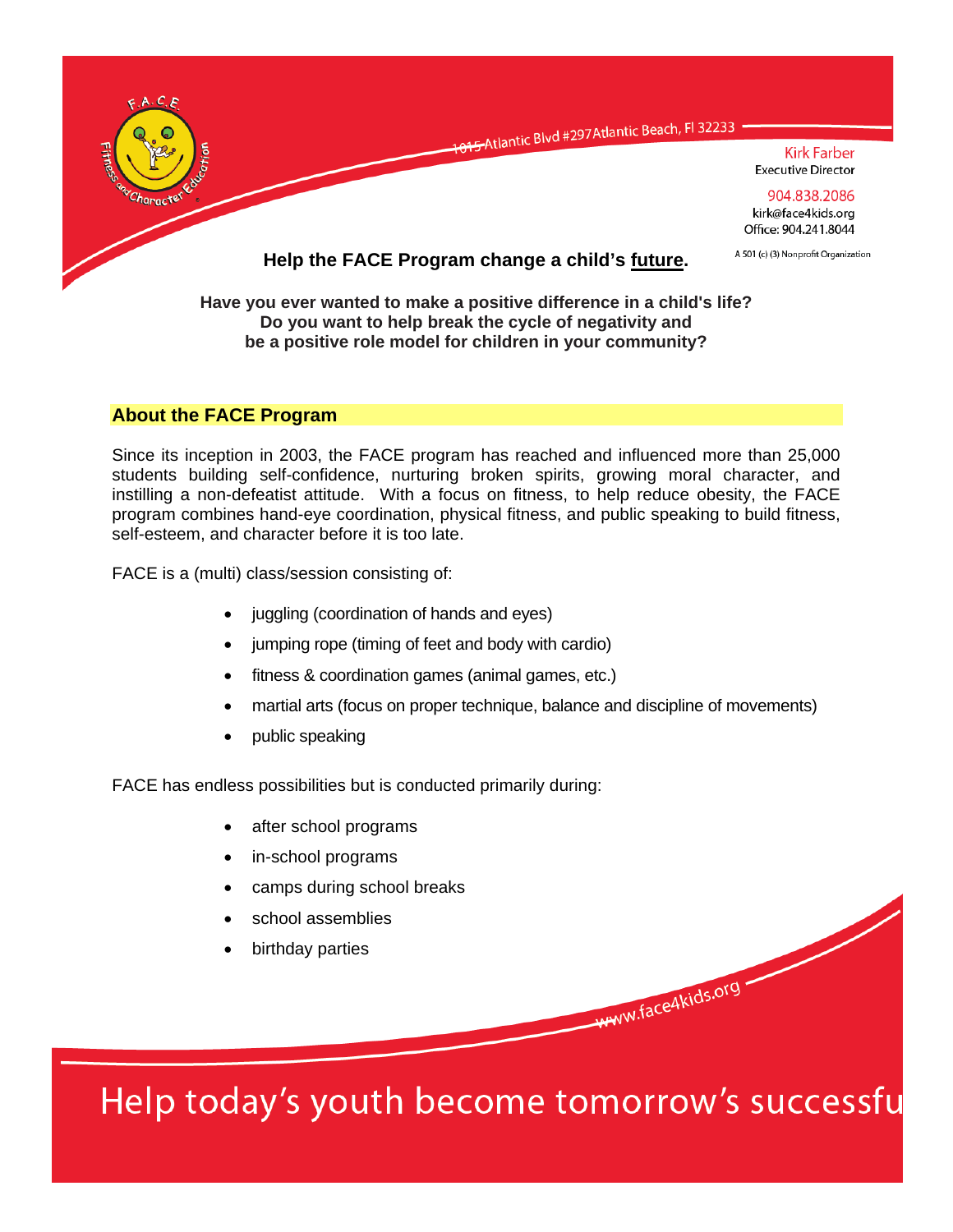

O15-Atlantic Blvd #297 Atlantic Beach, Fl 32233

**Kirk Farber Executive Director** 

904.838.2086 kirk@face4kids.org Office: 904.241.8044

A 501 (c) (3) Nonprofit Organization

### **Goals of the FACE Program**

- To target elementary school aged children and positively enhance their character, fitness level and leadership qualities
- To increase self-esteem, self-confidence and manage aggression and disciplinary problems effectively (with exercise, mental stimulation, and accomplishment)
- To build a "community" one leader at a time by teaching confidence, self-esteem and respect
- To nurture a student's ability to achieve academically by growing areas of the child's character and confidence
- To help today's youth become tomorrow's successful leaders by introducing positive social interaction

#### **Why We're Different –** *We build character!*

The FACE Program is unique in that it not only increases physical fitness but also addresses and builds areas of the child's **character**, **self-esteem,** and **confidence**. Fitness training is essential, but character building is priceless and can leave an imprint that lasts a lifetime. With most students, they not only meet their own expectations but excel way beyond them!

FACE4Kids inspires values and qualities that other programs do not offer:

- Respect and courteousness
- **Public speaking & eye contact**
- **General friendliness**
- Openness to making new friends
- **Understanding the importance of education and homework**
- Developing and understanding physical fitness

Help today's youth become tomorrow's successfu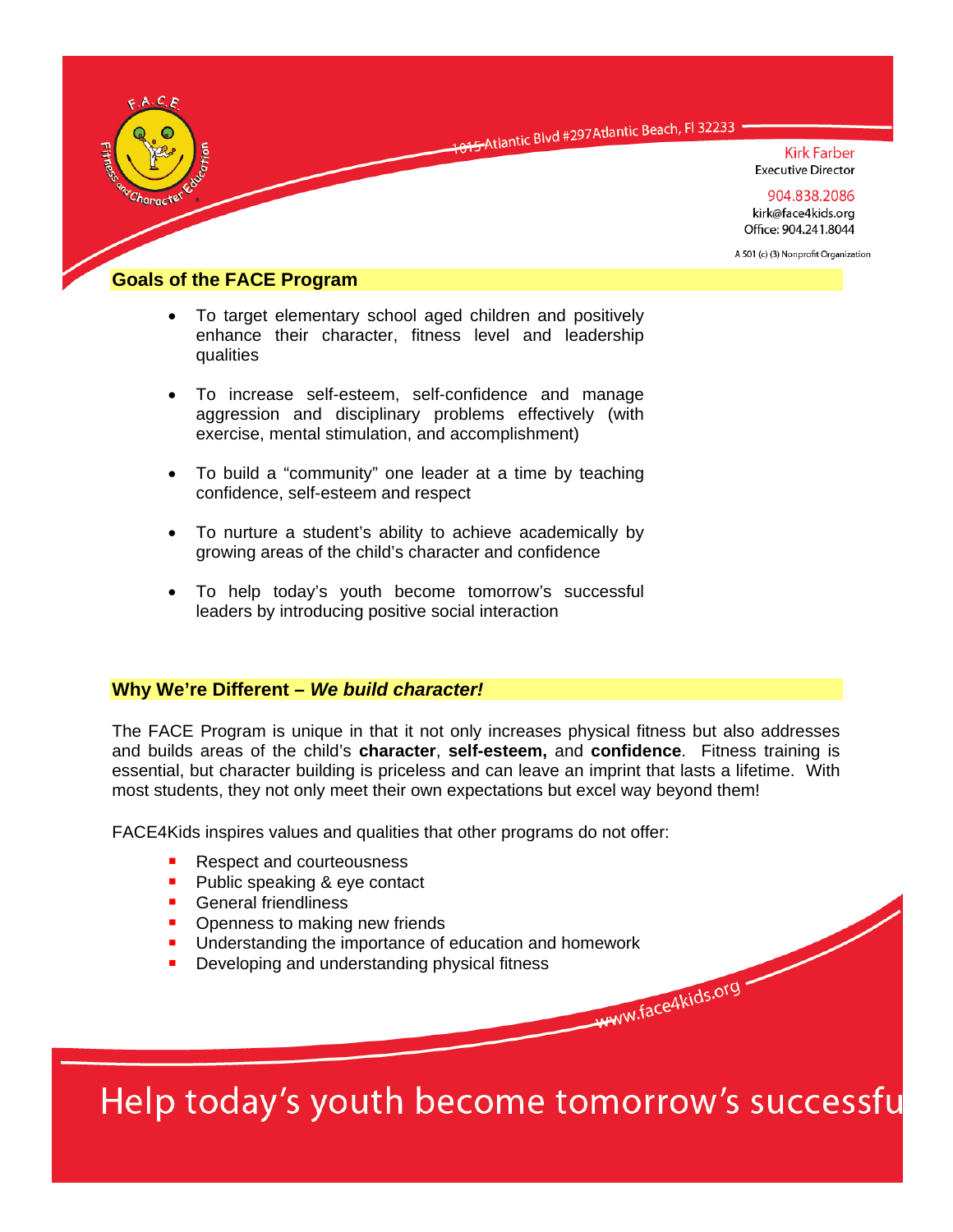

As we look to grow FACE nationwide, our focus is on getting FACE in every community to **grow every child**. As a FACE Sponsor, you will help elementary school children, build life skills through fun and dynamic physical games and character education vignettes. Your contribution will inspire kids to get moving, smiling and learning how to become great teammates and future leaders.

## **Why contribute to FACE?**

**Proven statistics** – FACE has impacted the lives of over 20,000 children to date in only one region of the country. It has huge potential to grow in every community and change the lives of thousands of children nationwide.

**Help grow our future leaders** - The world keeps getting more competitive and parents want their children to have all the tools necessary to succeed. FACE services are specially designed to grow future leaders with character development and public speaking exercises. For many, this is the first public speaking environment they encounter as a child!

**Give the gift of fitness to a child** – FACE can make a difference in a child's life and many continue their fitness even after the program is over. Fitness levels of achievement give the child something to strive for and creates the desire for a fitness change.

Some of the companies that have sponsored FACE:



Help today's youth become tomorrow's successfu